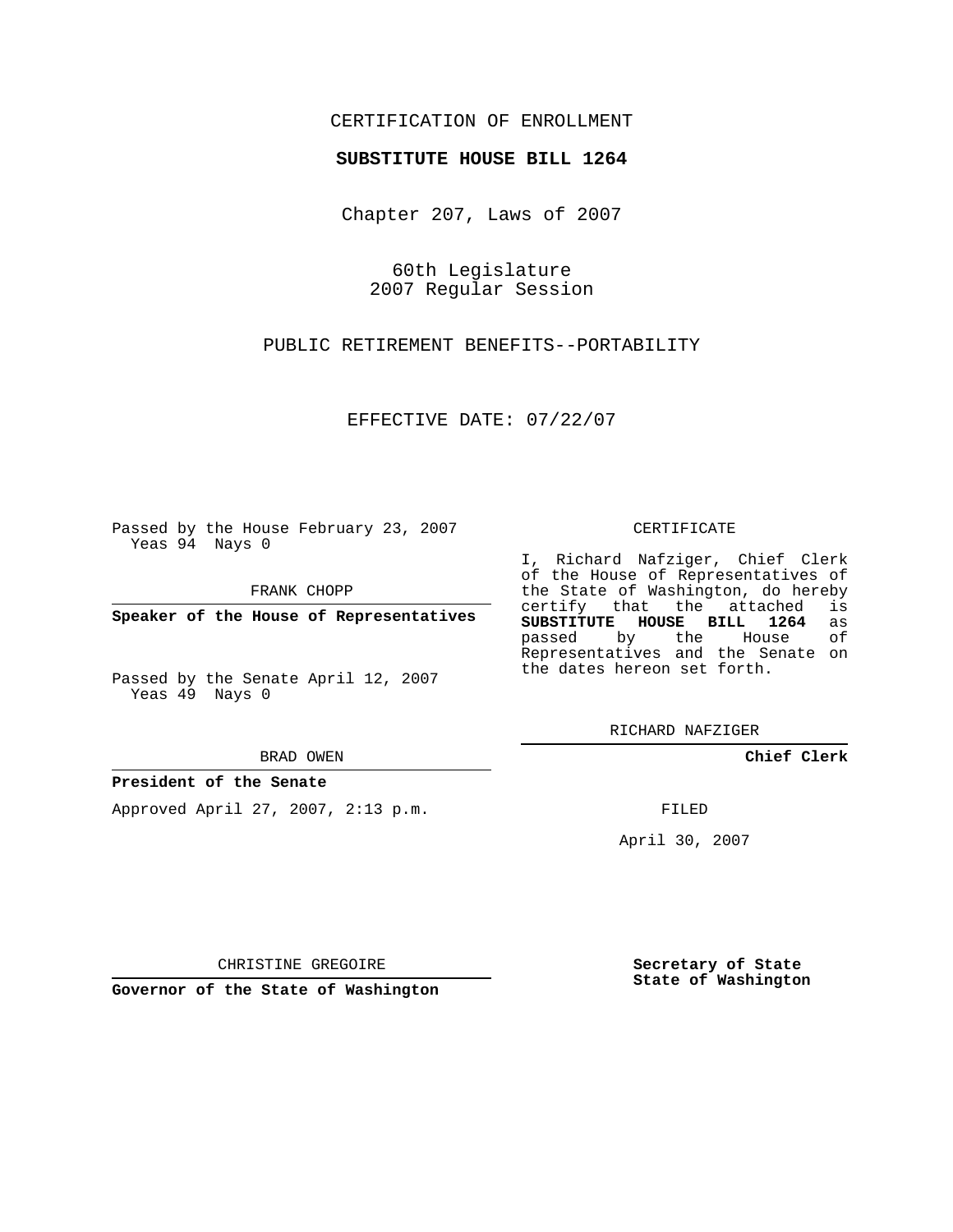# **SUBSTITUTE HOUSE BILL 1264** \_\_\_\_\_\_\_\_\_\_\_\_\_\_\_\_\_\_\_\_\_\_\_\_\_\_\_\_\_\_\_\_\_\_\_\_\_\_\_\_\_\_\_\_\_

\_\_\_\_\_\_\_\_\_\_\_\_\_\_\_\_\_\_\_\_\_\_\_\_\_\_\_\_\_\_\_\_\_\_\_\_\_\_\_\_\_\_\_\_\_

Passed Legislature - 2007 Regular Session

## **State of Washington 60th Legislature 2007 Regular Session**

**By** House Committee on Appropriations (originally sponsored by Representatives Fromhold, Conway, B. Sullivan, Kenney, Ericks, Haigh, Ormsby, Simpson and Moeller; by request of Select Committee on Pension Policy and LEOFF Plan 2 Retirement Board)

READ FIRST TIME 02/01/07.

1 AN ACT Relating to the portability of public retirement benefits; 2 and amending RCW 41.54.010, 41.54.030, and 41.54.070.

3 BE IT ENACTED BY THE LEGISLATURE OF THE STATE OF WASHINGTON:

 4 **Sec. 1.** RCW 41.54.010 and 2004 c 242 s 58 are each amended to read 5 as follows:

 6 The definitions in this section apply throughout this chapter 7 unless the context clearly requires otherwise.

 (1) "Base salary" means salaries or wages earned by a member of a system during a payroll period for personal services and includes wages and salaries deferred under provisions of the United States internal revenue code, but shall exclude overtime payments, nonmoney maintenance compensation, and lump sum payments for deferred annual sick leave, unused accumulated vacation, unused accumulated annual leave, any form of severance pay, any bonus for voluntary retirement, any other form of 15 leave, or any similar lump sum payment<u>; except that forms of payment</u> which are excluded under this subsection shall be included in base salary when reportable to the department in all of a dual member's 18 retirement systems, and when none of the dual member's retirement 19 systems are the Washington state patrol retirement system.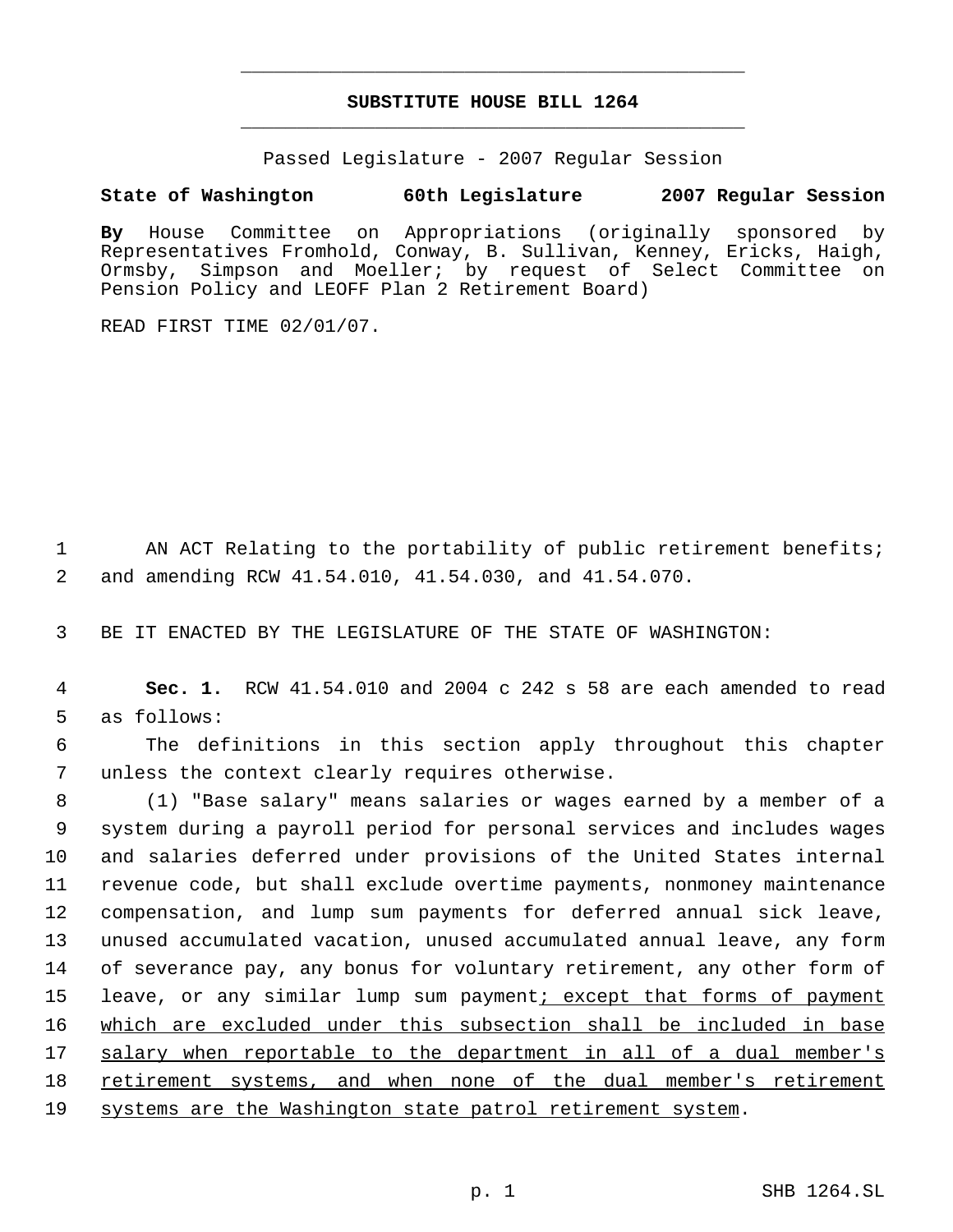(2) "Department" means the department of retirement systems.

 (3) "Director" means the director of the department of retirement systems.

 (4) "Dual member" means a person who (a) is or becomes a member of a system on or after July 1, 1988, (b) has been a member of one or more other systems, and (c) has never been retired for service from a retirement system and is not receiving a disability retirement or disability leave benefit from any retirement system listed in RCW 41.50.030 or subsection (6) of this section.

 (5) "Service" means the same as it may be defined in each respective system. For the purposes of RCW 41.54.030, military service granted under RCW 41.40.170(3) or 43.43.260 may only be based on service accrued under chapter 41.40 or 43.43 RCW, respectively.

 (6) "System" means the retirement systems established under chapters 41.32, 41.40, 41.44, 41.35, 41.37, and 43.43 RCW; plan 2 of the system established under chapter 41.26 RCW; and the city employee retirement systems for Seattle, Tacoma, and Spokane.

 **Sec. 2.** RCW 41.54.030 and 2003 c 294 s 13 are each amended to read as follows:

 (1) A dual member may combine service in all systems for the purpose of:

 (a) Determining the member's eligibility to receive a service retirement allowance; and

 (b) Qualifying for a benefit under RCW 41.26.530(2), 41.32.840(2), 41.35.620, or 41.40.790.

 (2) A dual member who is eligible to retire under any system may elect to retire from all the member's systems and to receive service retirement allowances calculated as provided in this section. Each system shall calculate the allowance using its own criteria except that the member shall be allowed to substitute the member's base salary from any system as the compensation used in calculating the allowance.

 (3) The service retirement allowances from a system which, but for this section, would not be allowed to be paid at this date based on the dual member's age may be received immediately or deferred to a later date. The allowances shall be actuarially adjusted from the earliest age upon which the combined service would have made such dual member eligible in that system.